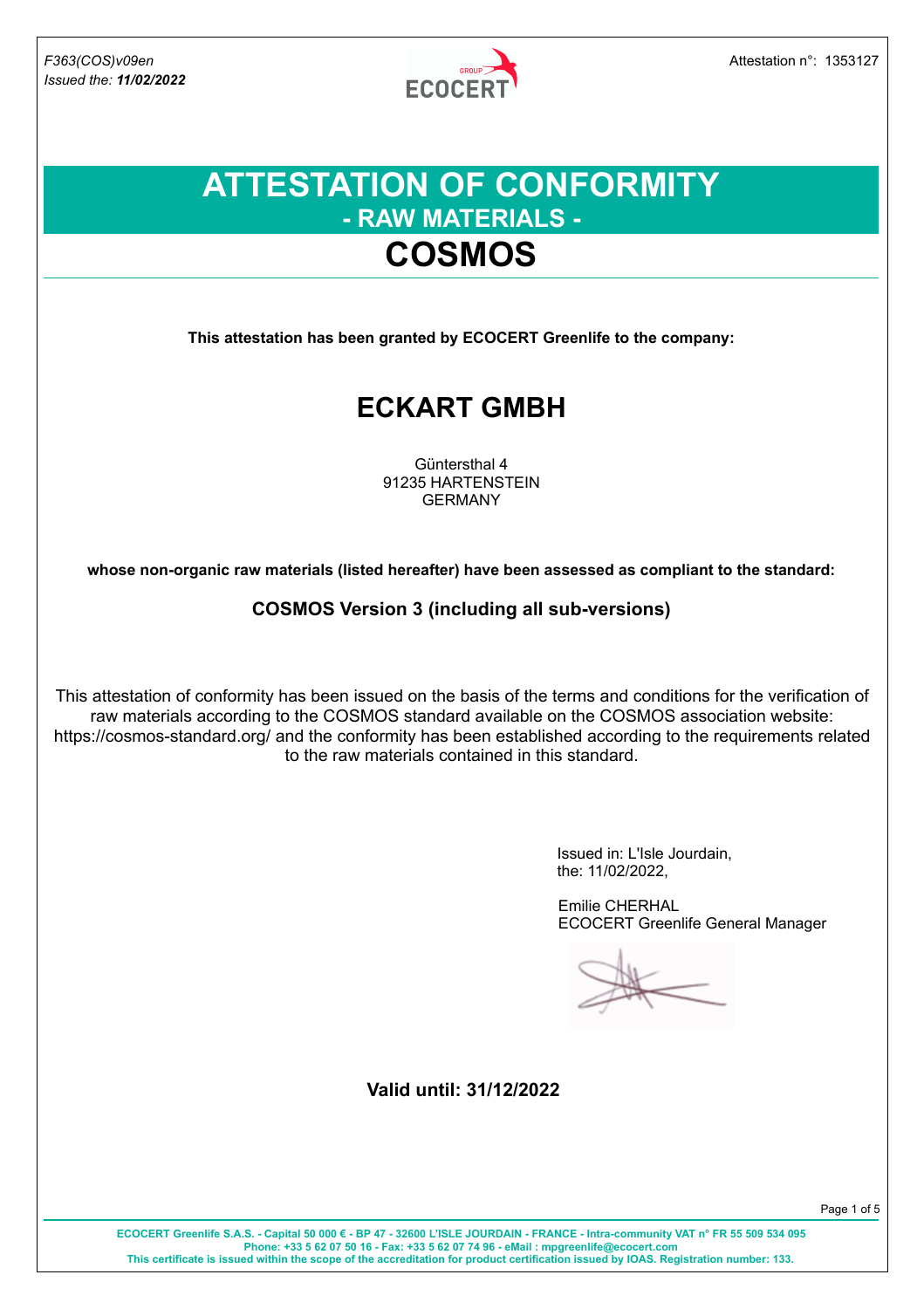

### List of the approved raw materials of: **ECKART GMBH**

**PPAI: Physically Processed Agro-Ingredients** 

**CPAI:** Chemically Processed Agro-Ingredients

**NNI:** Non Natural Ingredients (Petrochemical origin)

**PeMo: Petrochemical Moiety** 

**CSPO:** Raw material proceeding from certified sustainable palm/palm kernel oil

**Without animal origin**: Raw material compliant to the complementary assessment « without animal origin » in force The asterisk \* is used to identify the commercial name of the raw materials concerned by the appendices II and/or V of the Cosmos-standard.

Unless an exception, the following references are published on the ECOCERT raw materials online database for approved raw materials available at the following link: http://ap.ecocert.com/ecoproduits.

| <b>Commercial name / INCI / Function</b>                                                                        |          |          |          | %PPAI  %CPAI  %NNI  %PeMo | <b>Restriction</b> | <b>Approved</b><br>since |
|-----------------------------------------------------------------------------------------------------------------|----------|----------|----------|---------------------------|--------------------|--------------------------|
| <b>MIRAGE Blue</b><br>Calcium Sodium Borosilicate (and) Titanium Dioxide<br>(CI77891) (and) Tin Oxide           | 0        | 0        | $\Omega$ | $\Omega$                  |                    | 01/01/2022               |
| Colorant                                                                                                        |          |          |          |                           |                    |                          |
| <b>MIRAGE Bright Blue</b><br>Calcium Sodium Borosilicate (and) Titanium Dioxide<br>(CI77891) (and) Tin Oxide    | 0        | 0        | $\Omega$ | $\Omega$                  |                    | 01/01/2022               |
| Colorant                                                                                                        |          |          |          |                           |                    |                          |
| <b>MIRAGE Bright Luminous Red</b><br>Calcium Sodium Borosilicate (and) Tin Oxide (and) Iron<br>Oxides (CI77491) | $\Omega$ | $\Omega$ | $\Omega$ | $\Omega$                  |                    | 01/01/2022               |
| Colorant                                                                                                        |          |          |          |                           |                    |                          |
| <b>MIRAGE Bright Red</b><br>Calcium Sodium Borosilicate (and) Titanium Dioxide<br>(CI77891) (and) Tin Oxide     | 0        | $\Omega$ | $\Omega$ | $\Omega$                  |                    | 01/01/2022               |
| Colorant                                                                                                        |          |          |          |                           |                    |                          |
| <b>MIRAGE Bright Silver</b><br>Calcium Sodium Borosilicate (and) Titanium Dioxide<br>(CI77891) (and) Tin Oxide  | $\Omega$ | $\Omega$ | $\Omega$ | $\Omega$                  |                    | 01/01/2022               |
| Colorant                                                                                                        |          |          |          |                           |                    |                          |

#### **Valid until: 31/12/2022**

**WARNING:** The sole purpose of the present attestation is to allow the raw material(s) to be used in finished products to be certified as compliant to the standard specified in the first page. In no event this attestation should constitute proof of the actual certification of the conformity of the raw material(s) to this standard. In that context, the raw material(s) listed in this attestation must not be qualified and / or marketed as «organic» raw material(s) certified in accordance with the abovementioned standard. The approval of the raw material (s) listed in the present attestation is personally addressed to the above-mentioned beneficiary. It is the beneficiary's liability to ensure that its own customers are aware of the requirements and prohibitions defined in the terms and conditions and governing any reference to and use of the approval of the raw material(s) and that they abide by it.

Page 2 of 5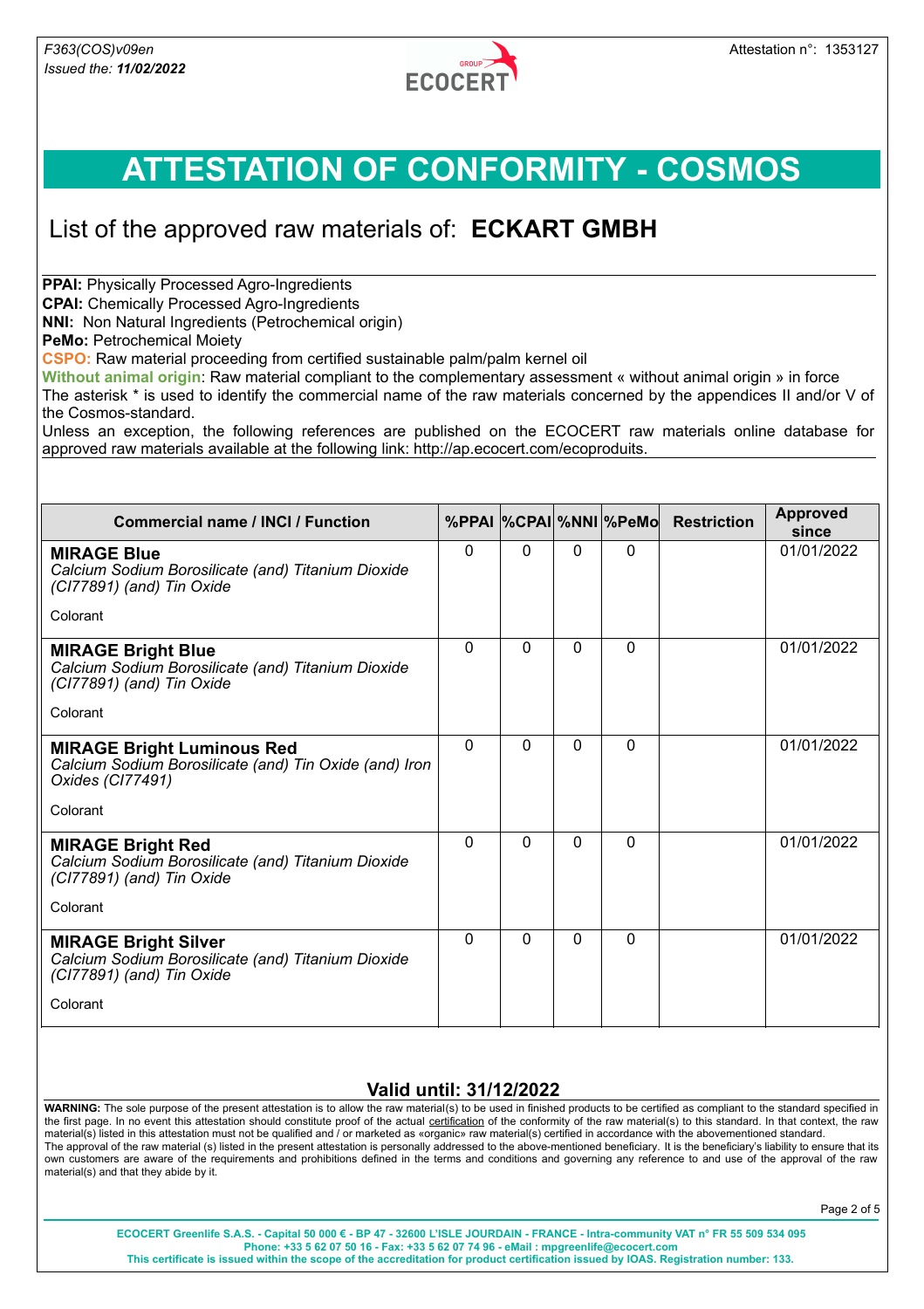

### List of the approved raw materials of: **ECKART GMBH**

| <b>Commercial name / INCI / Function</b>                                                                       |              |              |              | %PPAI %CPAI %NNI %PeMo | <b>Restriction</b> | <b>Approved</b><br>since |
|----------------------------------------------------------------------------------------------------------------|--------------|--------------|--------------|------------------------|--------------------|--------------------------|
| <b>MIRAGE Bronze</b><br>Calcium Sodium Borosilicate (and) Iron Oxides<br>(CI77491)                             | $\Omega$     | $\mathbf{0}$ | $\mathbf{0}$ | $\mathbf{0}$           |                    | 01/01/2022               |
| Colorant                                                                                                       |              |              |              |                        |                    |                          |
| <b>MIRAGE Champagne</b><br>Calcium Sodium Borosilicate (and) Iron Oxides<br>(CI77491)                          | $\Omega$     | $\mathbf{0}$ | $\mathbf{0}$ | $\mathbf{0}$           |                    | 01/01/2022               |
| Colorant                                                                                                       |              |              |              |                        |                    |                          |
| <b>MIRAGE Copper</b><br>Calcium Sodium Borosilicate (and) Iron Oxides<br>(CI77491)                             | $\Omega$     | $\mathbf{0}$ | $\Omega$     | $\mathbf 0$            |                    | 01/01/2022               |
| Colorant                                                                                                       |              |              |              |                        |                    |                          |
| <b>MIRAGE Fire-Red</b><br>Calcium Sodium Borosilicate (and) Iron Oxides<br>(CI77491)                           | $\Omega$     | $\mathbf{0}$ | $\Omega$     | $\mathbf 0$            |                    | 01/01/2022               |
| Colorant                                                                                                       |              |              |              |                        |                    |                          |
| <b>MIRAGE Glamour Blue</b><br>Calcium Sodium Borosilicate (and) Titanium Dioxide<br>(CI77891) (and) Tin Oxide  | $\mathbf{0}$ | $\mathbf{0}$ | $\Omega$     | $\mathbf 0$            |                    | 01/01/2022               |
| Colorant                                                                                                       |              |              |              |                        |                    |                          |
| <b>MIRAGE Glamour Gold</b><br>Calcium Sodium Borosilicate (and) Titanium Dioxide<br>(CI77891) (and) Tin Oxide  | $\Omega$     | $\Omega$     | $\Omega$     | $\Omega$               |                    | 01/01/2022               |
| Colorant                                                                                                       |              |              |              |                        |                    |                          |
| <b>MIRAGE Glamour Green</b><br>Calcium Sodium Borosilicate (and) Titanium Dioxide<br>(CI77891) (and) Tin Oxide | $\mathbf{0}$ | $\mathbf{0}$ | $\Omega$     | $\mathbf 0$            |                    | 01/01/2022               |
| Colorant                                                                                                       |              |              |              |                        |                    |                          |

#### **Valid until: 31/12/2022**

**WARNING:** The sole purpose of the present attestation is to allow the raw material(s) to be used in finished products to be certified as compliant to the standard specified in the first page. In no event this attestation should constitute proof of the actual certification of the conformity of the raw material(s) to this standard. In that context, the raw material(s) listed in this attestation must not be qualified and / or marketed as «organic» raw material(s) certified in accordance with the abovementioned standard. The approval of the raw material (s) listed in the present attestation is personally addressed to the above-mentioned beneficiary. It is the beneficiary's liability to ensure that its own customers are aware of the requirements and prohibitions defined in the terms and conditions and governing any reference to and use of the approval of the raw material(s) and that they abide by it.

Page 3 of 5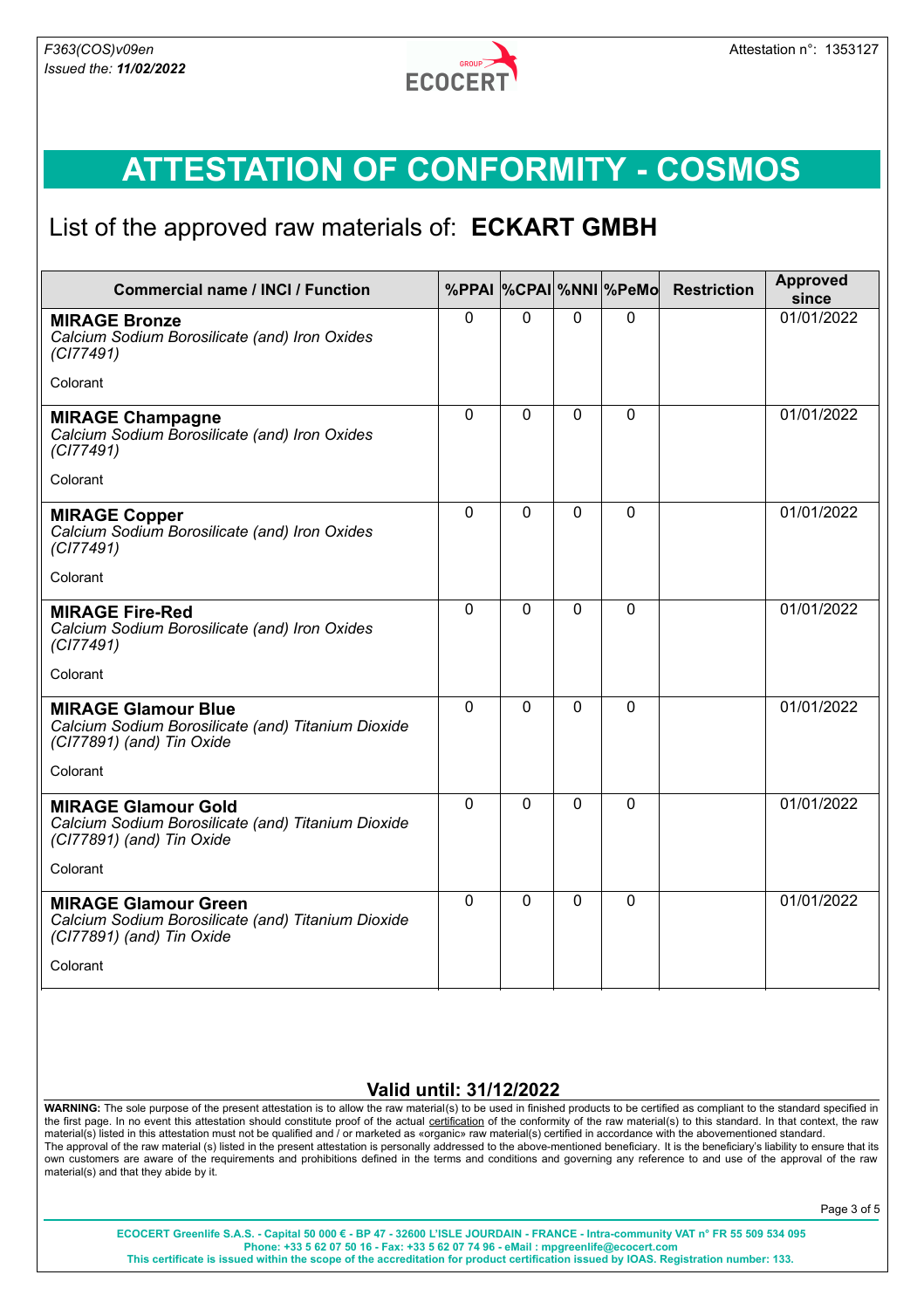

### List of the approved raw materials of: **ECKART GMBH**

| <b>Commercial name / INCI / Function</b>                                                                                                                |          |          |             | %PPAI %CPAI %NNI %PeMo | <b>Restriction</b> | <b>Approved</b><br>since |
|---------------------------------------------------------------------------------------------------------------------------------------------------------|----------|----------|-------------|------------------------|--------------------|--------------------------|
| <b>MIRAGE Glamour Red</b><br>Calcium Sodium Borosilicate (and) Titanium Dioxide<br>(CI77891) (and) Tin Oxide                                            | $\Omega$ | $\Omega$ | $\Omega$    | $\Omega$               |                    | 01/01/2022               |
| Colorant                                                                                                                                                |          |          |             |                        |                    |                          |
| <b>MIRAGE Glamour Silver</b><br>Calcium Sodium Borosilicate (and) Titanium Dioxide<br>(CI77891) (and) Tin Oxide                                         | $\Omega$ | $\Omega$ | $\mathbf 0$ | 0                      |                    | 01/01/2022               |
| Colorant                                                                                                                                                |          |          |             |                        |                    |                          |
| <b>MIRAGE Holo Magic</b><br>Calcium Sodium Borosilicate (and) Titanium Dioxide<br>(CI77891) (and) Tin Oxide (and) Iron Oxides (CI77492)<br>(and) Silica | $\Omega$ | 0        | $\mathbf 0$ | 0                      |                    | 01/01/2022               |
| Colorant                                                                                                                                                |          |          |             |                        |                    |                          |
| <b>MIRAGE Red</b><br>Calcium Sodium Borosilicate (and) Titanium Dioxide<br>(CI77891) (and) Tin Oxide<br>Colorant                                        | $\Omega$ | $\Omega$ | $\Omega$    | $\mathbf 0$            |                    | 01/01/2022               |
| <b>MIRAGE Silver</b><br>Calcium Sodium Borosilicate (and) Titanium Dioxide<br>(CI77891) (and) Tin Oxide                                                 | $\Omega$ | $\Omega$ | $\Omega$    | $\mathbf 0$            |                    | 01/01/2022               |
| Colorant                                                                                                                                                |          |          |             |                        |                    |                          |
| <b>MIRAGE Sparkling Bronze</b><br>Calcium Sodium Borosilicate (and) Tin Oxide (and) Iron<br>Oxides (CI77491)                                            | $\Omega$ | $\Omega$ | $\Omega$    | $\Omega$               |                    | 01/01/2022               |
| Colorant                                                                                                                                                |          |          |             |                        |                    |                          |
| <b>MIRAGE Sparkling Champagne</b><br>Calcium Sodium Borosilicate (and) Tin Oxide (and) Iron<br>Oxides (CI77491)                                         | $\Omega$ | $\Omega$ | $\Omega$    | 0                      |                    | 01/01/2022               |
| Colorant                                                                                                                                                |          |          |             |                        |                    |                          |

#### **Valid until: 31/12/2022**

**WARNING:** The sole purpose of the present attestation is to allow the raw material(s) to be used in finished products to be certified as compliant to the standard specified in the first page. In no event this attestation should constitute proof of the actual certification of the conformity of the raw material(s) to this standard. In that context, the raw material(s) listed in this attestation must not be qualified and / or marketed as «organic» raw material(s) certified in accordance with the abovementioned standard. The approval of the raw material (s) listed in the present attestation is personally addressed to the above-mentioned beneficiary. It is the beneficiary's liability to ensure that its own customers are aware of the requirements and prohibitions defined in the terms and conditions and governing any reference to and use of the approval of the raw material(s) and that they abide by it.

Page 4 of 5